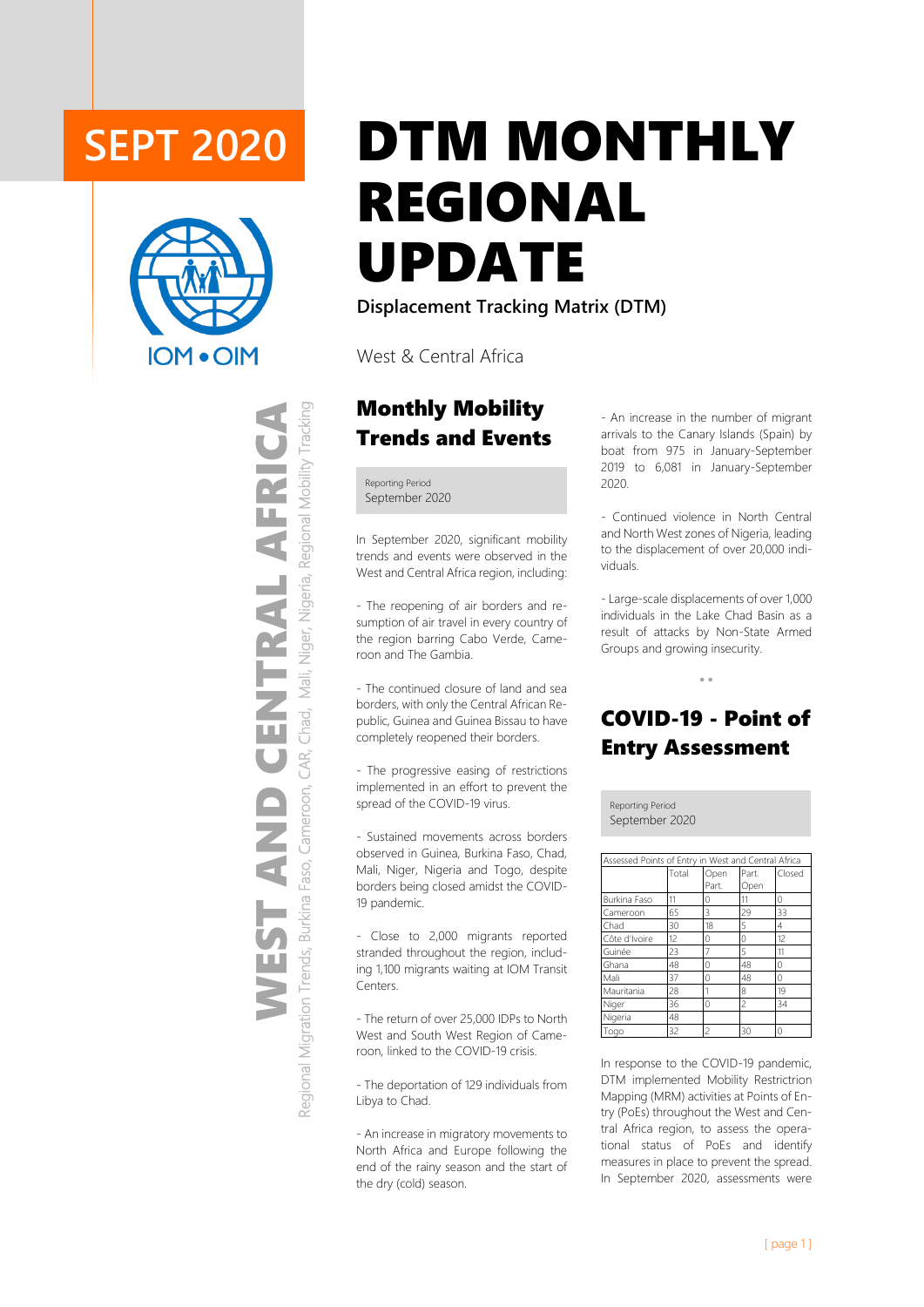### carried out at 76 PoEs in Mauritania and Nigeria as well as 1 FMP in Cameroon.

In Mauritania, 28 PoEs were assessed, including 25 land and blue border points, 1 Internal Transit Points (ITPs) and 2 airports. The majority of PoEs and ITPs (19 of 28, or 64%) were closed, while 8 PoEs were partially open, open only to goods and services. Meanwhile, the Nouakchott airport was reopened.

Health workers were present at all 28 PoEs assessed. However, they were only present at 40 per cent of secondary PoEs (7 out of 17 secondary PoEs). Information regarding COVID-19 was provided to travellers at nine out of the eleven primary PoEs assessed, and at 71 per cent of secondary PoEs assessed. In addition, at 11 PoEs (39%), travellers were informed on measures to take and whom to notify in case of symptoms.

Notably, health screening of travellers was in place at all 11 primary PoEs but at only 24 per cent of secondary PoEs (4 out of 17). Health checks primarily involved temperature screening with non contact thermometers and self declaration forms. Isolation spaces were available at 91 per cent of primary PoEs (10 of 11) and 12 per cent of secondary PoEs (2 out of 17).

Moreover, 46 per cent of PoEs had Standard Operating Procedures (SOPs) in place for flow management, health screening procedures and the detection, isolation and referral of suspected cases, although this was mainly true at primary PoEs (82%) rather than secondary PoEs (24%). At 92 per cent of PoEs where SOPs were introduced, staff had been trained on the implementation of the PoEs.

Finally, hand washing stations were available at 39 per cent of PoEs (11 out of 28), although water and soap was available at only 82 per cent of PoEs with hand washing stations. In addition, while water stations were available at 91 per cent of primary PoEs, this was only the case for 29 per cent of secondary PoEs.

DTM Mauritania also conducted surveys with 1,581 transhumant herders at 22 PoE locations along the Senegal and Mali borders to assess herder awareness and understanding of COVID-19. The surveys indicated that 98 per cent of interviewed herders received information on measures to take to protect themselves against COVID-19. The main sources of information were friends and family (78%), national authorities (63%) and

health workers (55%). When asked about protective measures, herders mentioned regular hand washing (96%), physical distancing (83%) and cougin/sneezing in one's elbow (70%) first and foremost.

Fourty-eight PoEs were assessed in Nigeria's North East Zone, at which 576 movements (up from 563 the previous month) were observed on average every week. Travellers were heading to or coming from Cameroon's Far North region or Chad. The majority of travellers (90%) were Nigerian nationals, and most (81%) were male. The largest share of individuals observed crossing the PoEs (64%, up from 42% the previous month) were conducting seasonal migration, with the next most-common reason for travel being visit to family members (15%) and longterm economic migration (11%).

Interviews were conducted with a sample of travellers to collect COVID-19-related information. Of the 576 travellers interviewed, 560 had not had any symptoms associated with COVID-19 in the past 14 days while 16 had experienced symptoms. Thirteen travellers had sought medical attention in the two weeks prior, and 19 had taken paracetamol, flu medicine or antibiotics.

In the course of Flow Monitoring activities in Cameroon, travellers were asked a series of questions regarding their awaraness of and measures to fight COVID-19. Results from these surveys showed that almost every interviewed traveller (96%) knew of COVID-19. The primary sources from which travellers received information regarding the virus were the media (62%), local authorities (13%) and medical personnel (10%).

In terms of protective measures, 97% of travellers indicated that measures had been taken in the vehicle in which they were travelling, chief among them mandatory masks (36%), mandatory hand washing prior to boarding (30%) and provision of information about COVID-19 before departing (17%).

Travellers also reported facing challenges as a result of the COVID-19 crisis, primarily challenges finding or keeping a job (23%), little access to Personal Protective Equipment (21%) and restricted access to basic services (10%). Sixteen per cent, on the other hand, reported facing no challenges because of the crisis.

● ●

### Regional Mixed Migration Trends

#### Reporting Period September 2020

| Active Flow Monitoring Network |               |                 |
|--------------------------------|---------------|-----------------|
| Cameroon                       |               | <b>FMP</b>      |
| Chad                           | Β             | <b>FMPs</b>     |
| Mali                           | 7             | <b>FMPs</b>     |
| Niger                          | 7             | <b>FMPs</b>     |
|                                | 11            | IPs (mobile)    |
| Nigeria                        | $\mathcal{P}$ | <b>FMPs</b>     |
| Senegal                        | 16            | IP <sub>S</sub> |
|                                |               |                 |

#### [migration.iom.int](https://migration.iom.int/)

In September 2020, Flow Monitoring activities were operational in five countries (Cameroon, Chad, Mali, Niger and Nigeria); 20 Flow Monitoring Points (FMPs) and 11 Information Points (IPs) were open in September 2020. In addition, Senegal in September 2020 began monitoring events relating to irregular migration to the Spanish Canary Islands at 16 Information Points located along the Senegalese coastline.

The Kousseri FMP, in the Far North region of Cameroon primarily records flows to and from Chad. Kousseri borders Chad (the neighbouring city on the Chadian side of the border is N'Djamena, Chad's capital).

Between July and September 2020, an average of 463 individuals were recorded at the Kousseri FMP each day. This represents a 4 per cent decrease when compared to the previous quarter – April-June 2020 – during which 481 individuals were identified. This reduction in flows may be explained by the poor state of roads which were heavily damaged by torrential rains, and which led to reduced travels. In some cases, roads were flooded, forcing travellers to cross by boat to continue their journey.

The majority of travellers (59%) were male, while 41 per cent were female. Fourteen per cent of travellers were children.

A certain number of vulnerable individuals were observed, including 1 per cent of children under five years old, 4 per cent of pregnant women and 5 per cent of elderly travellers.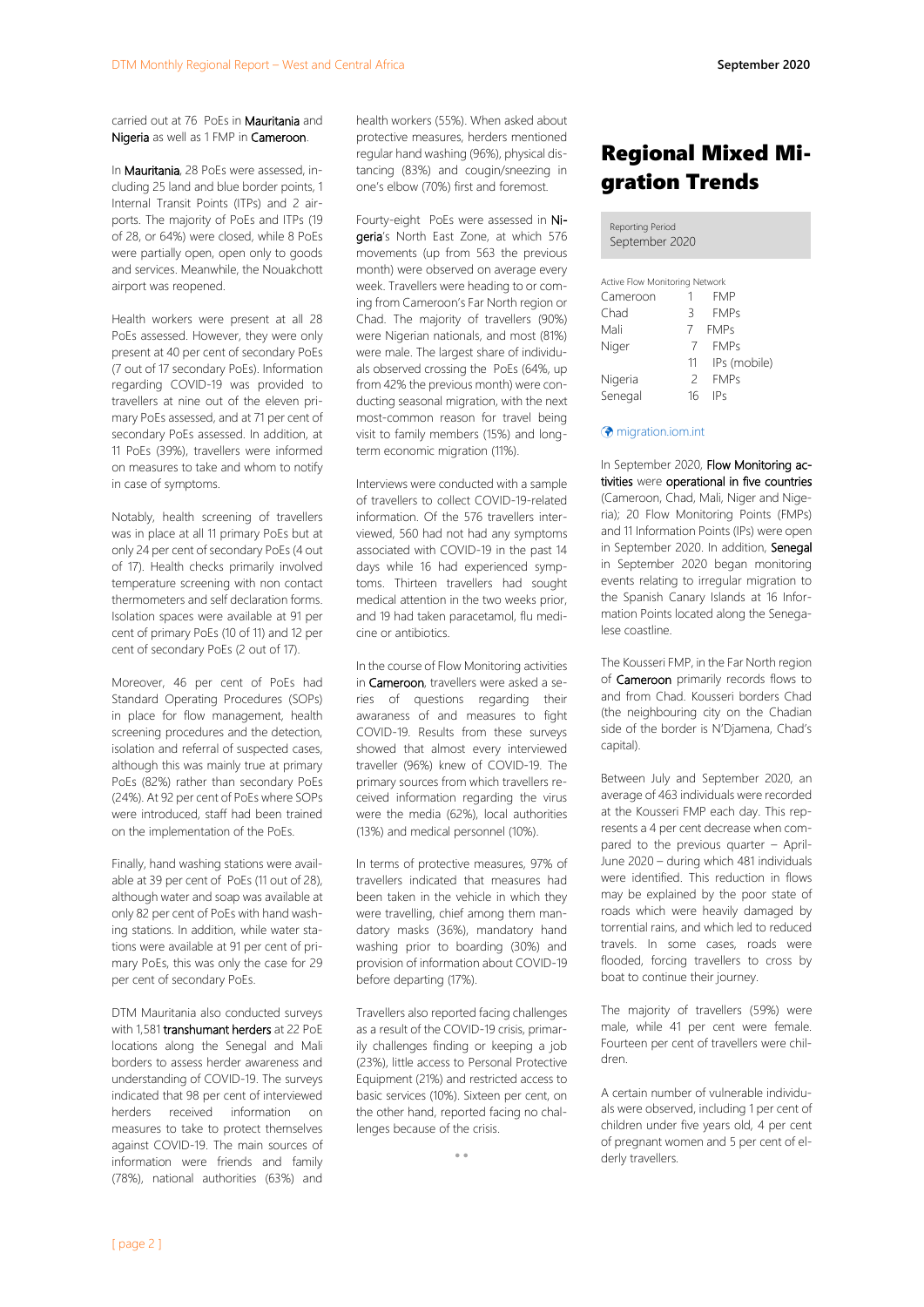Most of the recorded movements (73%) were internal, while 15 per cent of flows were outgoing (leaving Cameroon) and 8 per cent were incoming (entering Cameroon). These proprtions reflect the continued closure of borders amidst the COVID-19 crisis. Over the course of the quarter, Cameroon remained the main destination of flows crossing Kousseri, with 82 per cent of travellers headed to Cameroon. Meanwhile, 16 per cent, 1 per cent and 1 per cent of travellers were going to Chad, Niger and Nigeria, respectively. The countries of provenance of travellers were similar to the previous reporting period, with the greatest share of observed individuals (88%) travelling from Cameroon, followed by Chad (9%) and Nigeria (3%).

Flow Monitoring Surveys conducted at the Kousseri FMP gathered detailed information on the profiles, experiences and intentions of travellers.

The primary reasons of travel of surveyed individuals were economic (55%), studies (36%, explained by the movement of large numbers in August of Cameroonian students to Chad to sit the *baccalauréat* end of school examination) and access to services (5%). Notably, 1 per cent of travellers were forcibly displaced, possibly from floods, heavy rains and Non-State Armed Group activities witnessed throughout the reporting period.

The main nationalities of travellers were Cameroonian (56%), Chadian (29%) and Nigerian (13%). The largest number of travellers (26%) had complataed higher secondary school, while 16 per cent had followed religious education. Interestingly, 5 per cent of travellers did not have any education level, while 10 per cent held a Bachelor's degree and 2 per cent held a Master's degree.

In terms of employment status, while the majority of respondents were either independent workers (48%) or salaried work (32%) prior to travel, most travellers (30%) were currently unemployed and looking for a job, while only 14 per cent were employed. This result may be a reflection of the impact of the COVID-19 on economic activity and employment. In addition, 21 per cent of respondents were students, possibly Cameroonian students who travelled to Chad to sit the *baccalauréat* end of school exam.

Notably, the main sector of activity was logistics/transport (36%) and trade (30%), pointing to the fact that the only vehicles

allowed to cross the border at Kousseri were those transporting goods in and out of Cameroon.

In **Chad**, data is collected at FMPs in Zouarké, Faya and Ounianga Kebir (in northern Chad).

Over the reporting period, an average of 518 individuals per day were recorded at the three FMPs, a 33 per cent decrease when compared to July (655). This significant drop is a result of the poor state of roads following torrential rains in Northern Chad, which has limited mobility, as well as reduced deportations from Libya.

The share of adult men represented 83 per cent of observed travellers, adult women represented 8 per cent of travellers, a number significantly smaller than in other countries. The share of children was 9 per cent of observed travellers.

The vast majority of flows (85%) were internal, reflecting the close mobility network present in Northern Chad as well as continued border closures.Indeed, the main destinations and locations of provenance of travellers were in Chad, reflecting the fact that borders remained closed amidst the COVID-19 crisis: Faya, Abéché and Zouarke were both the main cities of destination and provenance of travellers. Nevertheless, 6 per cent of travellers intended to travel to Libya, notably Kouri and Sebha, while 6 per cent had travelled from cities in Libya.

In Mali, the Gogui FMP, located on the border between Mali and Mauritania, observes mobility flows between the two countries, while the Wabaria (in the city of Gao), Timbuktu, Inhalid (in Kidal region), Place Kidal and Ménaka FMPs mainly captures flows of travellers heading towards Algeria or travelling within Mali. The other FMPs (Bamako, Sévaré, Heremakono, Benena) are major transit stations dispersed through the country.

Average daily flows observed in September 2020 grew by 28 per cent since the previous reporting period (from 414 to 491 observed on average each day). A large majority of observed individuals (87%, 5 p.p. less than in the previous month) were adult men, while 8 per cent (a 4 p.p. increase) were adult women and 4 per cent were children.

Following a trend first observed in April 2020, and for the first time since Flow Monitoring started in Mali, Burkinabè nationals, representing 65 per cent of travellers observed (a 5 p.p. decrease from the previous month), overtook Malian nationals (19% of individuals) as the primary nationality group, reflecting the movement of Burkinabè nationals for seasonal migration, driven by economic hardship induced by the COVID-19 pandemic. Guinean (4%), Nigerian (2%), and Ivorian (2%) nationals were other relatively well-represented nationality groups.

In terms of intended destinations of travellers, the majority of individuals were travelling to a destination in Mali (63%), which contrasts to previous months, when the main destination of travellers was reported as Burkina Faso. This reflects the primarily internal nature of travel, as international borders continue to be closed. Additionally, 21 per cent of travellers were reportedly travelling to Burkina Faso. The share of travellers going to to Algeria and Mauritania, meanwhile, were 8 per cent and 5 per cent. respectively; these numbers rose significantly over the past months, suggesting that a growing number of migrants are attempting to travel to North Africa and Europe with the advent of the dry (cold) season.

It is interesting to note that due to the closure of borders due to the COVID-19 crisis and ECOWAS sanctions following a *coup* during which the government was overthrown, a significant proportion of travellers observed at Mali's FMP travelled on tricycles (38%) and motorcycles (32%). Before these two events, the bus was the preferred means of transport for the majority of travellers.

In Mauritania, DTM conducted a Migrant Presence exercise in Nouadhibou in October 2019, identifying approximately 32,000 migrants in the city (among which 29,000 Sub-Saharan migrants and 3,000 North African migrants), representing over a quarter of the city's population. The main reported nationalities of migrants were Senegalese (45%), Malian (20%) and Guinean (7%).

According to estimates, 70 per cent of migrants in Nouadhibou were male, while 30 per cent were female. Nine per cent of migrants were children.

Three-quarters of migrants (75%) had intended to come to Nouadhibou, primarily because of economic opportunities (65%), presence of family members and friends (10%), and living conditions (9%).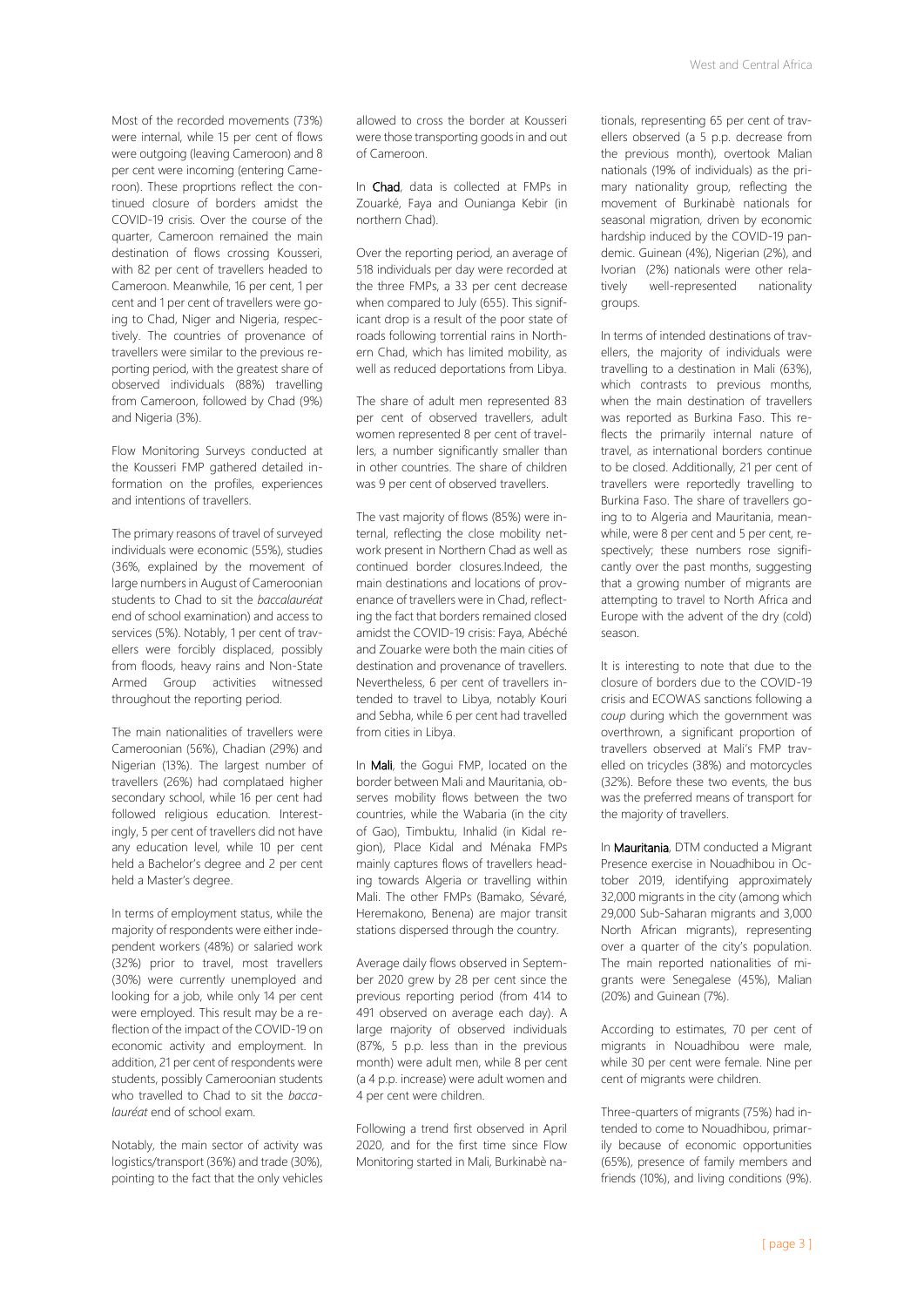Of the 25 per cent who had intended to reach another destination, most were travelling to Morocco (10%), Spain (7%) or another European country (3%). Most interviewed migrants (44%) intended to stay in Nouadhibou, while 21 per cent wished wiashed to leave (principally to Spain, 7%, Morocco, 3%, and Italy. 2%)

The primary needs reported by migrants were employment/job opportunities, health care and shelter.

In Nigeria, the Sokoto FMP captures flows between Nigeria and Niger (mainly to Maradi, Tahoua and Agadez) with observed travellers split between those departing Nigeria for Niger and those arriving to Nigeria from Niger. The Kano FMP captures flows between Nigeria, Niger, Chad and, in smaller numbers, Cameroon. Observed flows are mainly composed of outflows from Nigeria to Niger, or internal travel within Nigeria.

The average daily number of individuals observed at the Kano and Sokoto FMPs in September 2020 (1,351), saw an 11 per cent increase from the previous month (1,154). This reflects the progressive easing of restrictions in mobility formerly imposed by authorities to prevent the spread of the COVID-19 pandemic as well as the resumption of economic activity and travel post-lockdown. This rise may also be explained by the end of the rainy season, during which heavy rainfalls, flooding and damage to roads made it more difficult to travel, and the transition to the harmattan season, leading to increased travel.

The majority of observed individuals (63%, a 4 p.p. decrease from the previous month) were adult men, while 19 per cent were adult women and 18 per cent were children (5 p.p. more than in August).

The majority of travellers were reportedly travelling to Niger (68% ) while 29 per cent were headed to Nigeria and 2 per cent to Chad and Cameroon, respectively. The majority of travellers (71%) were coming from a location within Nigeria, while 89 per cent were travelling from Niger and less than 1 per cent from Chad and Cameroon, respectively.

In Niger, the Arlit and Séguédine FMPs primarily observe movements to and from Algeria and Libya, respectively. Three of the FMPs (Dan Issa, Dan Barto and Magaria) are located along the border between Niger and Nigeria. The FMP

at Tahoua, situated in central Niger, between the Tillabery region in the east, Nigeria in the south and the Agadez region in the north, was established to help understand internal movement flows. Finally, the Madama FMP, located on the Libyan border, captures flows that are not caught by Séguédine FMP due to the proliferation of bypass routes.

An average of 1,492 individuals were observed daily at the seven FMPs in September 2020, representing a 12 per cent decrease as compared to August (1,703).

The majority of travellers (67%) were adult men, while 23 per cent were adult women and 10 per cent were children. The share of children under five was 5 per cent. Ône per cent of individuals crossing through FMPs were elderly, and 3 per cent were pregnant women.

Most flows observed were internal movements (50%). The share of internal movements continued to decrease from previous months, suggesting that international travel is resuming, despite continued closure of borders. Meanwhile, 24 per cent of traveller were entering Niger and 26 per cent were leaving the country.

While Niger was the main country of destination and provenance of travellers (78% and 74%, respectively), a notable share of travellers were going to Nigeria (12%), Algeria (9%) and Libya (3%), while 12 per cent, 9 per cent and 5 per cent of travellers had travelled from Nigeria, Libya and Algeria, respectively. It is worth noting that the share of travellers observed at the Arlit FMP witnessed an increase, highlighting the increase of migratory movements to North Africa and Europe.

In Senegal, event tracking activities at 16 Information Points (IPs) led to the reporting of 61 events relating to irregular migration to the Spanish Canary Islands, including 16 cases of mitgrant recruitment, 14 instances of boats leaving Senegal, and 6 shipwrecks or incidents. 663 migrants were present on the boats which left for the Canary Islands, including 92 per cent of adult men, 2 per cent of adult women and 6 per cent of children. They primarily hailed from Senegal, The Gambia, Ghana and Nigeria.

● ●

### Internal Forced **Displacement**

### Cameroon (Far North)

Current Implementation Round Round 22 (February 2021)

Latest population count tracked and monitored As of Round 21 – June 2020 **321,886** Internally Displaced **112,555** Returnees (former IDPs)

 **10,934** Returnees (from abroad) **48,769** Out of Camp Refugees

Implementation Components Mobility Tracking (Baseline), Survey

Current Geographical Coverage 964 locations in Far North Region

#### Published Information Products

Displacement Report, Displacement Dashboard, Return Intention Survey, Emergency Tracking

### [displacement.iom.int/cameroon](https://displacement.iom.int/cameroon)

DTM Cameroon conducted Round 21 of its Mobility Tracking Baseline Assessment activities between 25 May and 10 June 2020, identifying 321,886 Internally Displaced Persons (IDPs), 123,489 Returnees (112,555 former IDPs and 10,934 Returnees from abroad) and 48,769 Out of Camp Refugees.

Round 22 of Baseline Assessments, initially planned for September 2020, had to be postponed because of fudnding issues, and will be implemented in February 2021.

Through its Emergency Tracking Tool (ETT), DTM Cameroon also observed 267 individuals displaced following armed attacks by NSAGs.

 $\ddot{\phantom{0}}$ 

### Cameroon (North-West+South-West)

Implementation Components Mobility Tracking (Baseline), Mobility Tracking (Site)

Current Geographical Coverage 1,163 locations in North-West and South-West, Littoral and West Regions

Total number of displaced individuals identified, as of 31 August 2020

**~680,000** Internally Displaced [OCHA] **~237,000** Returnees [OCHA]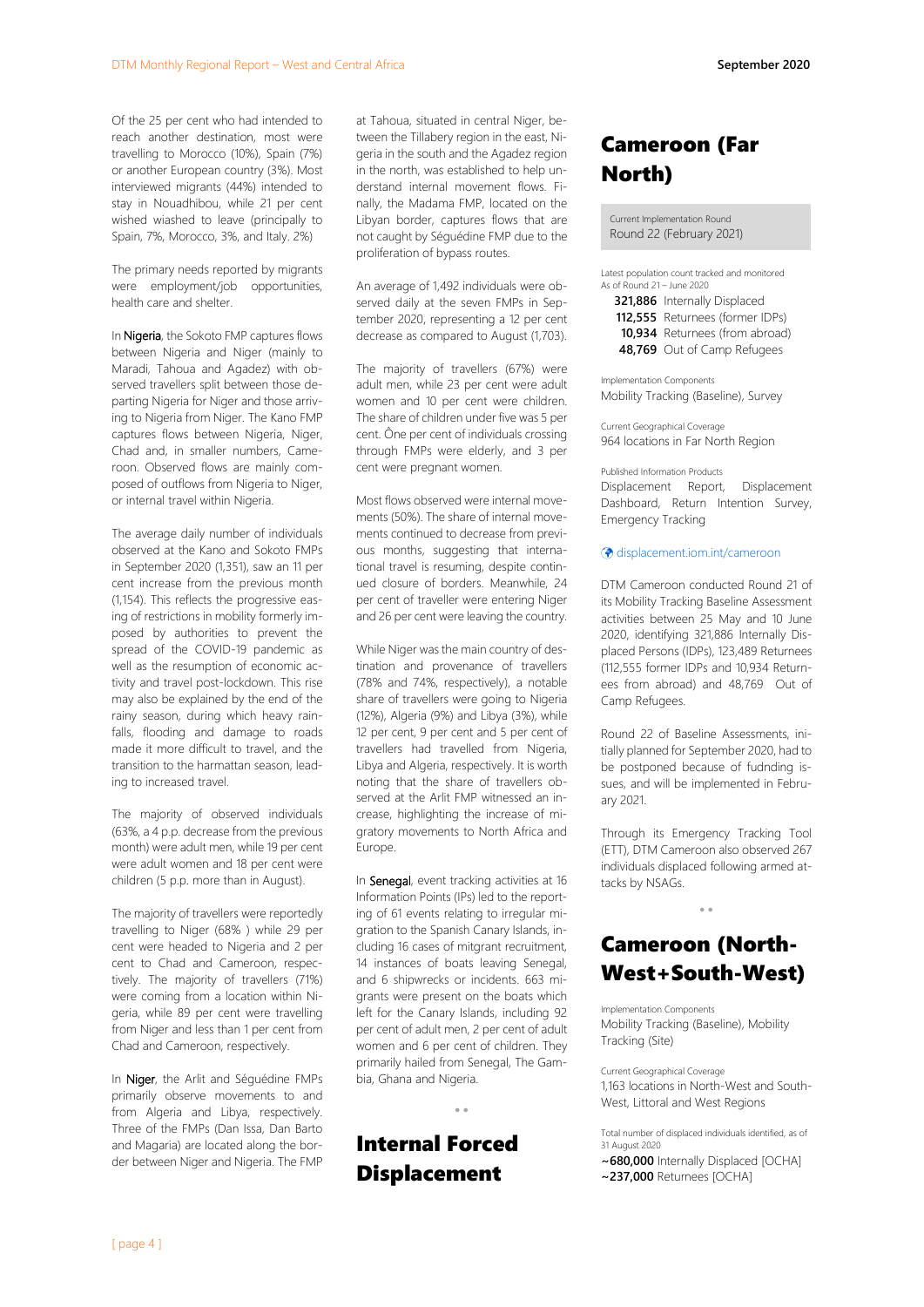#### [displacement.iom.int/cameroon](https://displacement.iom.int/cameroon)

DTM assessments are suspended as a result of growing insecurity. No date has been set for the resumption of activities.

● ●

### Central African Republic

Current Implementation Round Round 11 (December 2020)

Latest count of populations tracked and monitored by DTM in the covered préfectures As of Round 10 – September 2020

**420,645** Internally Displaced **798,604** Returnees (former IDPs) **315,662** Returnees (from abroad)

Total number of displaced individuals identified in the country, as of 30 September 2020

**640,715** Internally Displaced [CMP]

Implementation Component Mobility Tracking (Baseline), Mobility Tracking (Site), Survey

Current Geographical Coverage 1,676 locations in 11 préfectures (Bamingui-Bamoran, Bangui, Basse-Kotto, Haut-Mbomou, Mbomou, Nana-Gribizi, Ombella Mpoko, Ouaka, Ouham-Pendé)

Published Information Products

Displacement Dashboard, Displacement Report, Maps, Return Intention Survey, Report Site Profiles, Neighbourhood Profile, Rapid Assessment, Flash Updates

### [displacement.iom.int/central-african](https://displacement.iom.int/central-african-republic)[republic](https://displacement.iom.int/central-african-republic)

Between 1 August and 30 September 2020, DTM carried out Round 10 of its Baseline Mobility Tracking assessments in 1,676 locations in 11 *préfectures* of the Central African Republic, identifying a total of 1,534,911 displaced persons (a 3% increase from the 1,484,100 identified in ound 9), including 420,645 IDPs (a 20% decrease from the 528,140 IDPs identified in the previous round, 798,604 returnees (former IDPs) (up from 672,778) and 315,662 Returnees from abroad (up from 283,183). These results indicate that displacements have waned between January and September 2020, while a growing number of displaced individuals are returning to their home town.

The majority of displaced individuals (52%) were male, while 48 per cent were

female. Close to thirrds of IDPs (63%) were children and 16 per cent were under five years old. The vast majority of IDPs (90%) lived amongst host communities, while 7 per cent lived in official displacement sites and 3 per cent in unofficial or spontaneous sites.

Notably, a large share of IDPs (36%) lived in the open air or in makeshift shelters. Nevertheles, the main type of accommodation of IDPs were host families (41%).

Round 11 of DTM assessment will be undertaken in December 2020, with results published in January 2021.

DTM assessments cover nine of the sixteen prefectures of the Central African Republic (CAR). DTM figures consequently refer to the number of displaced individuals in the area covered and are not representative of total displacement in the country. The CAR government's *Commission sur les mouvements de populations* (CMP), with the support of UNHCR, provides estimates of the total number of internally displaced persons (IDPs) in the country.

● ●

Chad (Lac)

Current Implementation Round Round 13 (September 2020)

Latest count of populations tracked and monitored As of Round 12 – July 2020

297,187 Internally Displaced

- **30,461** Returnees (former IDPs)
- **26,390** Returnees (from abroad)
- **9,769** Third Country Nationals

Implementation Component Mobility Tracking (Baseline), Mobility Tracking (Site), Emergency Tracking, Household Registration

Current Geographical Coverage 221 sites in Lac Province

Published Information Products Displacement Report, Displacement Dashboard, Site Profiles, Maps

#### [displacement.iom.int/chad](https://displacement.iom.int/chad)

Between 23 June and 21 July 2020, DTM Chad conducted Round 11 of Mobility Tracking (Baseline) assessments in 221 locations of Chad's Lac region, identifying a total of 363,807 displaced individuals (80,769 households), including 297,187 IDPs, 30,461 Returnees (former IDPs), 26,390 Returnees (from abroad) and 9,769 Third-Country Nationals.

DTM Chad will roll out of Round 13 of DTM Baseline Assessments in September 2020. Results are expected to be published in October 2020.

In the course of its Emergency Tracking Tool (ETT) activities, which monitor displacements and events between rounds of Baseline Assessments, DTM Chad identified one event in September 2020 (armed attack by Non-State Armed Groups on islands of Lake Chad) which led to the displacement of 703 individuals (151 households).

● ●

### Mali

Latest count of displaced populations As of 31 August 2020 **287,496** Internally Displaced

**567,266** Returnees (former IDPs)  **84,383** Repatriated

Implementation Component Mobility Tracking (Baseline), Registration

Current Geographical Coverage Country-wide

Published Information Products Flow Monitoring Report, Flow Monitoring Snapshot, Displacement Report

### [displacement.iom.int/mali](https://displacement.iom.int/mali)

As of 31 August 2020, 250,998 IDPs, 567,266 former IDP Returnees and 84,383 Repatriated individuals have been identified in the country.

The CMP reports are produced by the Commission on Population Movement (CMP), a working group within the Protection Cluster led by IOM. While still providing technical support, IOM handed over the management of the DTM in Mali to the government in November 2015 - transferring the data collection process and analysis to the *Direction Nationale du Développement Social* (DNDS).

#### ● ●

### Niger (Tahoua + Tillaberi)

Current Implementation Round Round 1 (December 2020)

Latest count of populations tracked and monitored As of Round 1 – December 2019 **104,565** Internally Displaced

Implementation Component Mobility Tracking (Baseline), Mobility Tracking (Site), Aurvey

Current Geographical Coverage 49 locations in 2 regions (Tahoua and Tillaberi)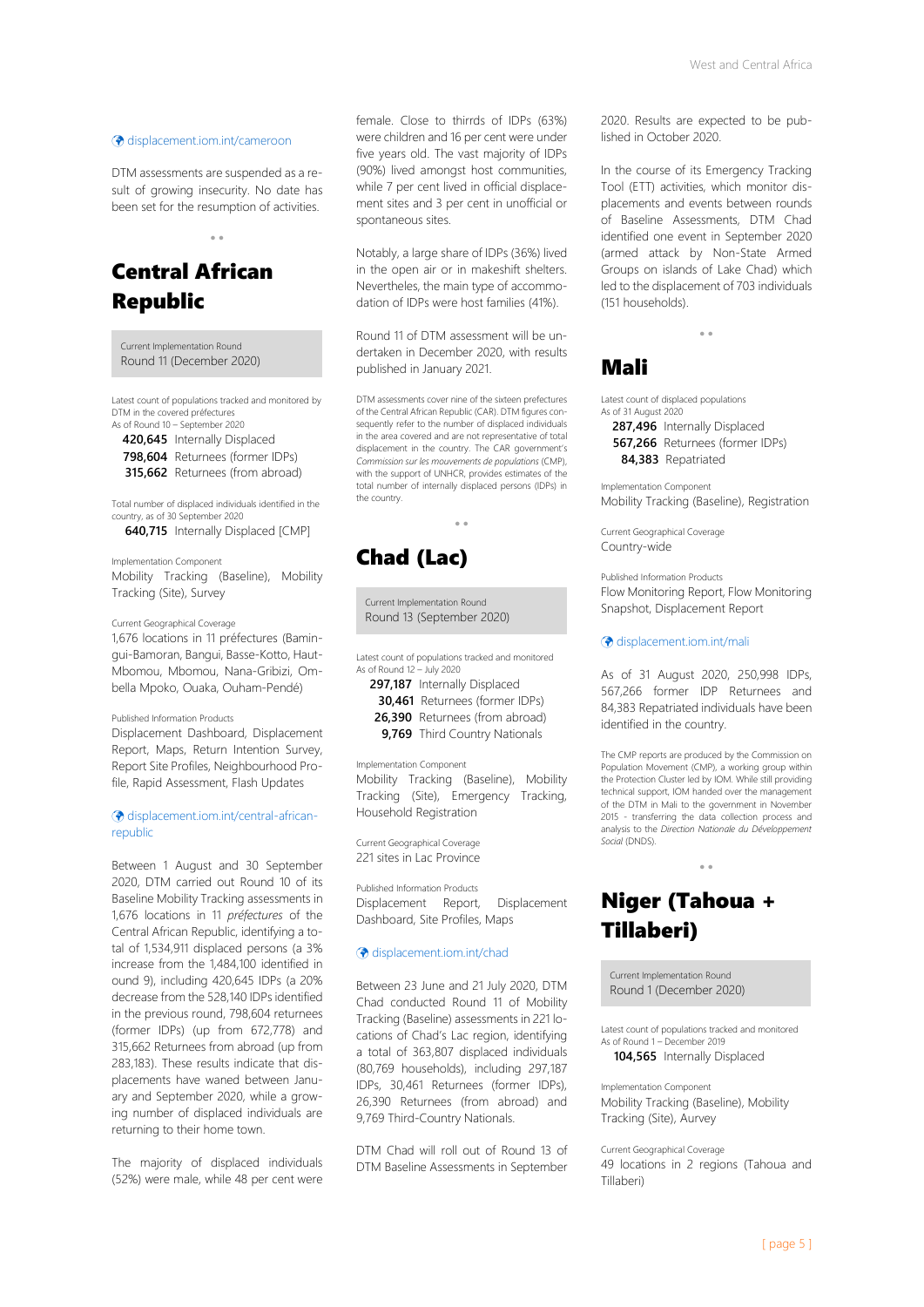Published Information Products Displacement Report, Displacement Dashboard, Site Profiles

#### [displacement.iom.int/niger](https://displacement.iom.int/niger)

Round 1 of Mobility Tracking (Baseline) assessments were conducted between 2 and 28 December 2019 in 49 locations (9 *départements*, 16 communes) of Tahoua and Tillaberi regions, identifying 104,565 IDPs (15,081 households).

In the future, DTM Niger will conduct multisectoral assessments in displacement sites *in lieu* of baseline Mobility Tracking assessments. Discussions are underway to flesh out the details of the methodology, content and timeline of assessments.

● ●

### Nigeria (North East)

Current Implementation Round Round 34 (October 2020)

Latest count of populations tracked and monitored As of Round 33 – August 2020

**2,118,550** Internally Displaced **1,576,316** Returnees (former IDPs)

 **138,366** Returnees (from abroad)

Implementation Component Emergency Tracking, Mobility Tracking (Baseline), Mobility Tracking (Site), Biometric Registration

Current Geographical Coverage 791 Wards in 6 States (Adamawa, Bauchi, Borno, Gombe, Taraba and Yobe)

#### Published Information Products

Displacement Report, Displacement Dashboard, Site Profiles, Site Assessment Dashboard, IDP Population Variation Dashboard, Biometric Registration Update, Emergency Tracking Report, Flash Report

#### [displacement.iom.int/nigeria](https://displacement.iom.int/nigeria)

In the Round 33 data collection exercise, conducted between 27 July and 15 August 2020, DTM Nigeria identified 2,118,550 Internally Displaced Persons (IDPs), and 1,714,682 Returnees (including 1,576,316 Returnees (former IDPs) and 138,366 Returnees from abroad).

Round 34 of DTM assesments are expected to be rolled out in September 2020, with results published in October.

DTM Nigeria also reported that, following multiple attacks in Jere LGA (Borno State), 2,758 individuals fled their homes to find shelter in Gongulong and Kessa Kura camps. Their primary needs were shelter, NFI and sanitation.

With the rainy season at its peak, DTM Nigeria conducted rapid assessments to explore the damage and impact of heavy rains in the North East. Overall, in September 2020, DTM identified 7 camps affected by high winds and flooding in Gwoza, Monguno, Maiduguri and Konduga LGAs. In total, 3,764 IDPs (691 households) were affected and 1,140 shelters were damaged or destroyed.

### Nigeria (North West + North Central)

● ●

Current Implementation Round Round 4 (July 2020)

Latest count of populations tracked and monitored As of Round 3 – December 2019 **578,119** Internally Displaced

Implementation Component Mobility Tracking (Baseline), Mobility Tracking (Site)

Current Geographical Coverage 686 Wards in 8 States (Benue, Kaduna, Kano, Katsina, Nasarawa, Plateau, Sokoto, Zamfara) of North West and North Central Geopolitical Zones

Published Information Products Displacement Report, Displacement Dashboard, Flash Report

#### [displacement.iom.int/nigeria](https://displacement.iom.int/nigeria)

In the third round of assessments conducted in North West and North Central Nigeria, which took place in December 2019, DTM identified 537,375 IDPs (94,893 households).

Round 4 of DTM assessments were conducted in July 2020, with results expected to be published in November 2020.

As the crisis in the North West and North Central geopolitical zones escalated and violence intensifies, DTM Nigeria regularly conducts Rapid Assessments to determine the impact of the crisis and needs of displaced populations. In September 2020, assessments carried out by DTM Nigeria identified a series of armed attacks which impacted 20,316 individuals, including 53 casualties. The attacks also damaged numerous buildings and infrastructure. The main reported needs of displaced populations were related to personal security and safety (65%), Shelter (50%) and Non-Food Items (17%).

● ●